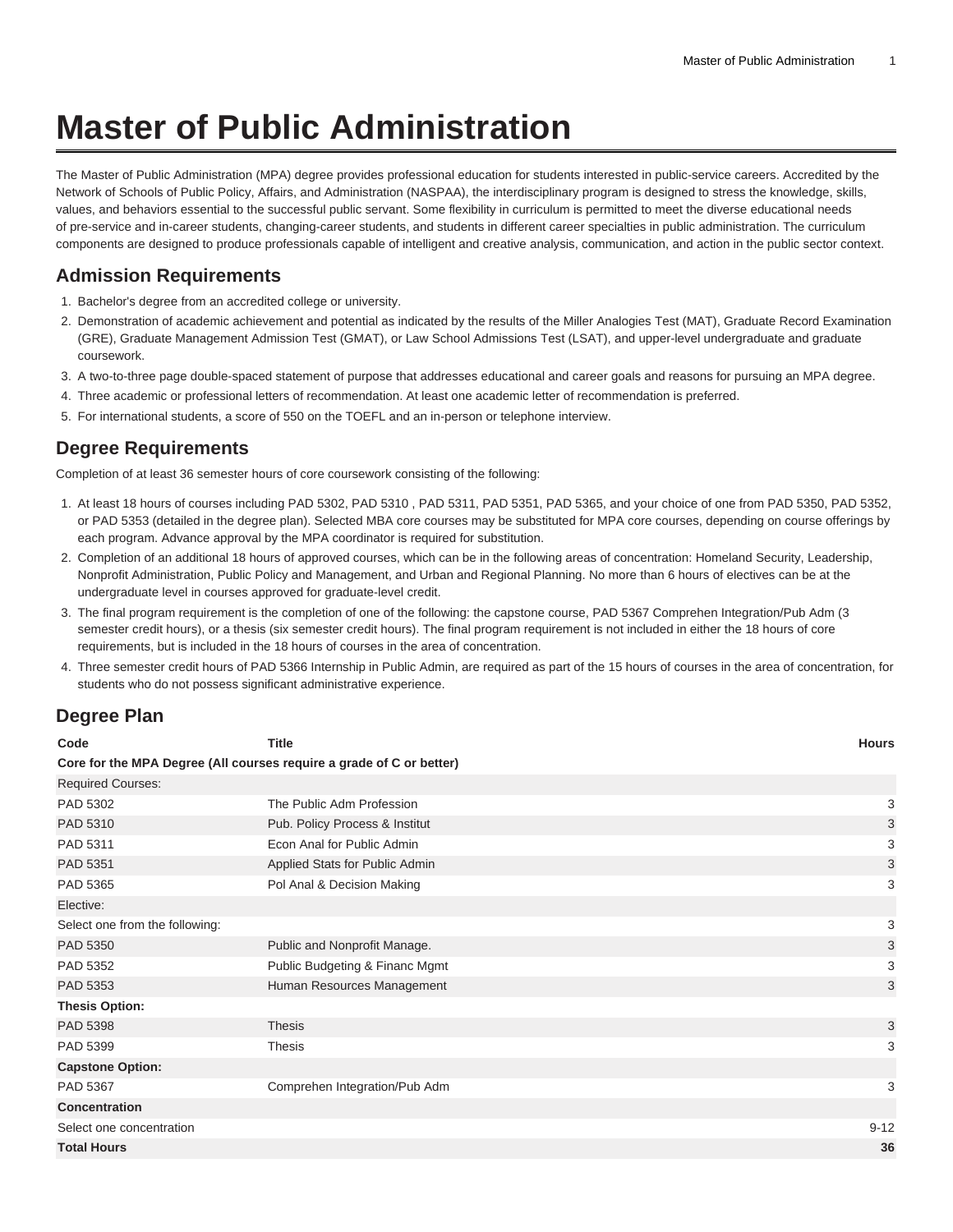## **Concentrations**

#### **Homeland Security**

| Code                                                      | <b>Title</b>                                                   | <b>Hours</b> |
|-----------------------------------------------------------|----------------------------------------------------------------|--------------|
|                                                           | Homeland Security (All courses require a grade of C or better) |              |
| <b>Concentration Requirement:</b>                         |                                                                |              |
| <b>INSS 5302</b>                                          |                                                                | 3            |
| or PAD 5340                                               | Pro-Seminar-Homeland Security                                  |              |
| Electives:                                                |                                                                |              |
| Thesis Option: Select two courses from the list below     |                                                                | 6            |
| Capstone Option: Select three courses from the list below |                                                                | 9            |
| <b>INSS 5303</b>                                          | Legal Issues/Intel & Nat Sec                                   | 3            |
| PAD 5350                                                  | Public and Nonprofit Manage.                                   | 3            |
| PAD 5352                                                  | Public Budgeting & Financ Mgmt                                 | 3            |
| PAD 5301                                                  | Qual Rsrch Methods for Pub Adm                                 | 3            |
| PAD 5353                                                  | Human Resources Management                                     | 3            |
| PAD 5340                                                  | Pro-Seminar-Homeland Security                                  | 3            |
| PAD 5342                                                  | <b>Risk Analysis</b>                                           | 3            |
| PAD 5343                                                  | <b>Crime and Border Security</b>                               | 3            |
| PAD 5344                                                  | <b>Emergency Management</b>                                    | 3            |
| PAD 5346                                                  | Public Hith & Hmland Security                                  | 3            |
| PAD 5347                                                  | <b>Critical Infrastructure Protec</b>                          | 3            |
| PAD 5363                                                  | Intergovernmental Relations                                    | 3            |
| <b>Total Hours</b>                                        |                                                                | $9 - 12$     |

**1**

PAD 5340 Pro-Seminar-Homeland Security, PAD 5350 Public and Nonprofit Manage., PAD 5352 Public Budgeting & Financ Mgmt, PAD 5353 Human Resources Management may be included if not counted in the required core above.

#### **Leadership**

| Code                                                     | Title                          | <b>Hours</b> |    |
|----------------------------------------------------------|--------------------------------|--------------|----|
| Leadership (All courses require a grade of C or better)  |                                |              |    |
| Electives:                                               |                                |              |    |
| Thesis Option: Select three courses from the list below  |                                |              | 9  |
| Capstone Option: Select four courses from the list below |                                |              | 12 |
| <b>MLS 5300</b>                                          | Contemp Concepts of Leadership |              | 3  |
| PAD 5301                                                 | Qual Rsrch Methods for Pub Adm |              | 3  |
| PAD 5350                                                 | Public and Nonprofit Manage.   |              | 3  |
| PAD 5352                                                 | Public Budgeting & Financ Mgmt |              | 3  |
| PAD 5353                                                 | Human Resources Management     |              | 3  |
| PAD 5358                                                 | Admin. Ethics & Responsibility |              | 3  |
| PAD 5364                                                 | Pub Part & Democratic Process  |              | 3  |
| <b>COMM 5337</b>                                         | Sem./Organizational Comm.      |              | 3  |
| <b>MLS 5321</b>                                          | Leadership in Complex Org.     |              | 3  |
| <b>MLS 5331</b>                                          | Leadership Communications      |              | 3  |
| <b>Total Hours</b>                                       |                                | $9 - 12$     |    |

**<sup>1</sup>**

PAD 5350 Public and Nonprofit Manage., PAD 5352 Public Budgeting & Financ Mgmt, PAD 5353 Human Resources Management may be included if not counted in the required core above.

#### **Nonprofit Administration and Governance**

| Code                               | <b>Title</b>                                                                                          | Hours |
|------------------------------------|-------------------------------------------------------------------------------------------------------|-------|
|                                    | Concentration in Nonprofit Administration and Governance (All courses require a grade of C or better) |       |
| <b>Concentration Requirements:</b> |                                                                                                       |       |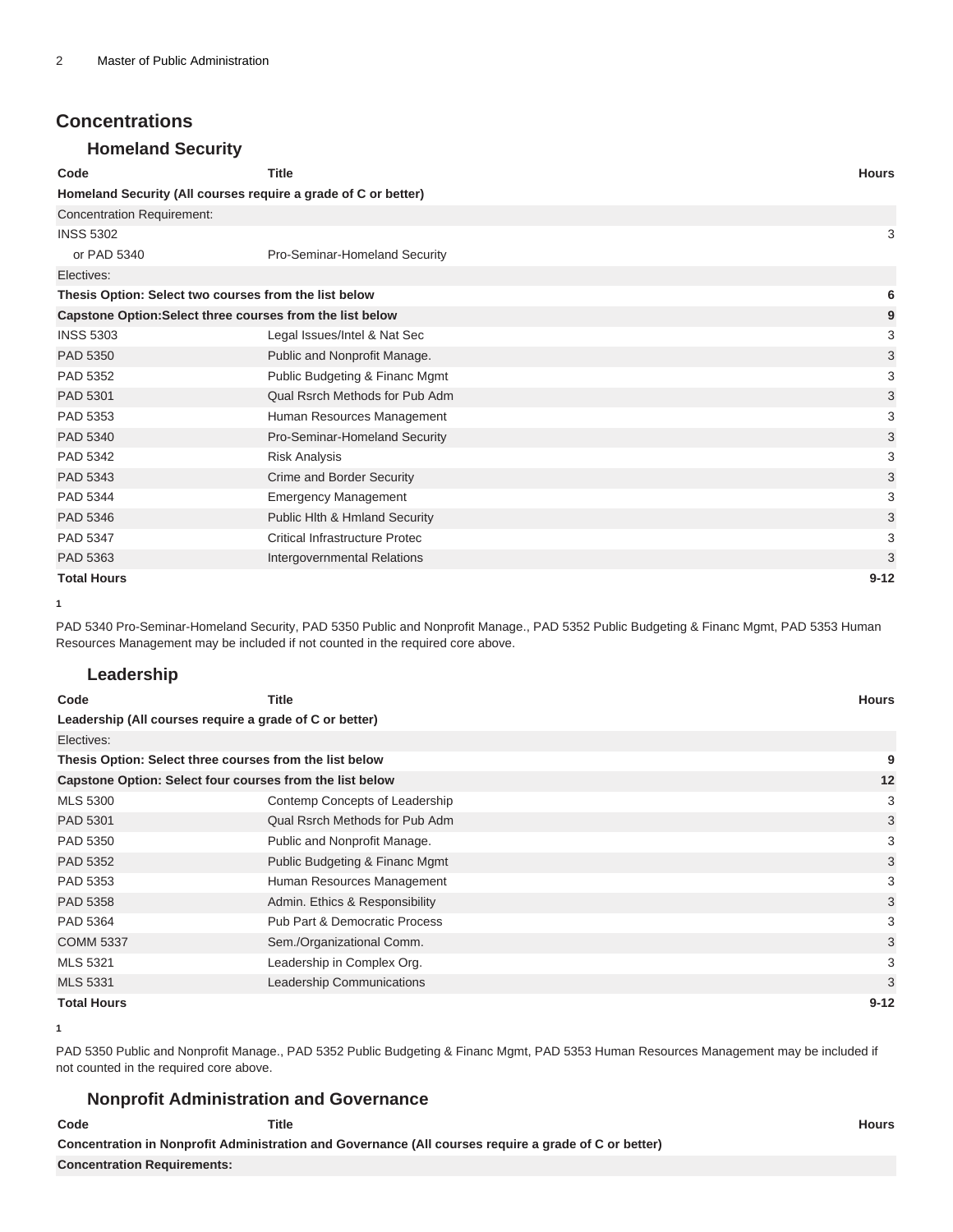| PAD 5356                                                  | Soc Entrepren & Not/Prof Mgmt  | 3        |
|-----------------------------------------------------------|--------------------------------|----------|
| Electives:                                                |                                |          |
| Thesis Option: Select two courses from the list below     |                                | 6        |
| Capstone Option: Select three courses from the list below |                                | 9        |
| PAD 5348                                                  | Innovation and Problem Solving | 3        |
| PAD 5350                                                  | Public and Nonprofit Manage.   | 3        |
| PAD 5352                                                  | Public Budgeting & Financ Mgmt | 3        |
| PAD 5353                                                  | Human Resources Management     | 3        |
| PAD 5354                                                  | Admin Law and Regulation       | 3        |
| PAD 5358                                                  | Admin. Ethics & Responsibility | 3        |
| PAD 5363                                                  | Intergovernmental Relations    | 3        |
| PAD 5380                                                  | Selected Problems in Pub Adm   | 3        |
| PAD 5381                                                  | Pub & Nonprofit Program Eval   | 3        |
| <b>Total Hours</b>                                        |                                | $9 - 12$ |

**<sup>1</sup>**

PAD 5350 Public and Nonprofit Manage. , PAD 5352 Public Budgeting & Financ Mgmt , PAD 5353 Human Resources Management may be included if not counted in the required core above.

### **Public Policy Management**

**Urban & Regional Planning**

| Code                                                     | <b>Title</b>                                                            | <b>Hours</b> |
|----------------------------------------------------------|-------------------------------------------------------------------------|--------------|
|                                                          | Public Policy & Management (All courses require a grade of C or better) |              |
| Electives:                                               |                                                                         |              |
| Thesis Option: Select three courses from the list below  |                                                                         | 9            |
| Capstone Option: Select four courses from the list below |                                                                         | 12           |
| PAD 5301                                                 | Qual Rsrch Methods for Pub Adm                                          | 3            |
| PAD 5348                                                 | Innovation and Problem Solving                                          | 3            |
| PAD 5350                                                 | Public and Nonprofit Manage.                                            | 3            |
| PAD 5352                                                 | Public Budgeting & Financ Mgmt                                          | 3            |
| PAD 5353                                                 | Human Resources Management                                              | 3            |
| PAD 5354                                                 | Admin Law and Regulation                                                | 3            |
| PAD 5356                                                 | Soc Entrepren & Not/Prof Mgmt                                           | 3            |
| PAD 5358                                                 | Admin. Ethics & Responsibility                                          | 3            |
| PAD 5360                                                 | <b>Urban Administration</b>                                             | 3            |
| PAD 5363                                                 | Intergovernmental Relations                                             | 3            |
| PAD 5364                                                 | <b>Pub Part &amp; Democratic Process</b>                                | 3            |
| PAD 5380                                                 | Selected Problems in Pub Adm                                            | 3            |
| PAD 5381                                                 | Pub & Nonprofit Program Eval                                            | 3            |
| PAD 5359                                                 | Regional and Urban Planning                                             | 3            |
| <b>Total Hours</b>                                       |                                                                         | $9 - 12$     |

**<sup>1</sup>**

PAD 5350 Public and Nonprofit Manage., PAD 5352 Public Budgeting & Financ Mgmt, PAD 5353 Human Resources Management may be included if not counted in the required core above.

| Code                                                     | Title                                                                    |                                | Hours |
|----------------------------------------------------------|--------------------------------------------------------------------------|--------------------------------|-------|
|                                                          | Urban & Regional Planning (All courses require a grade of a C or better) |                                |       |
| Electives:                                               |                                                                          |                                |       |
| Thesis Option: Select three courses from the list below  |                                                                          | 9                              |       |
| Capstone Option: Select four courses from the list below |                                                                          | 12                             |       |
| Policy and Administration:                               |                                                                          |                                |       |
| PAD 5301                                                 |                                                                          | Qual Rsrch Methods for Pub Adm | 3     |
| PAD 5359                                                 | Regional and Urban Planning                                              |                                | 3     |
|                                                          |                                                                          |                                |       |